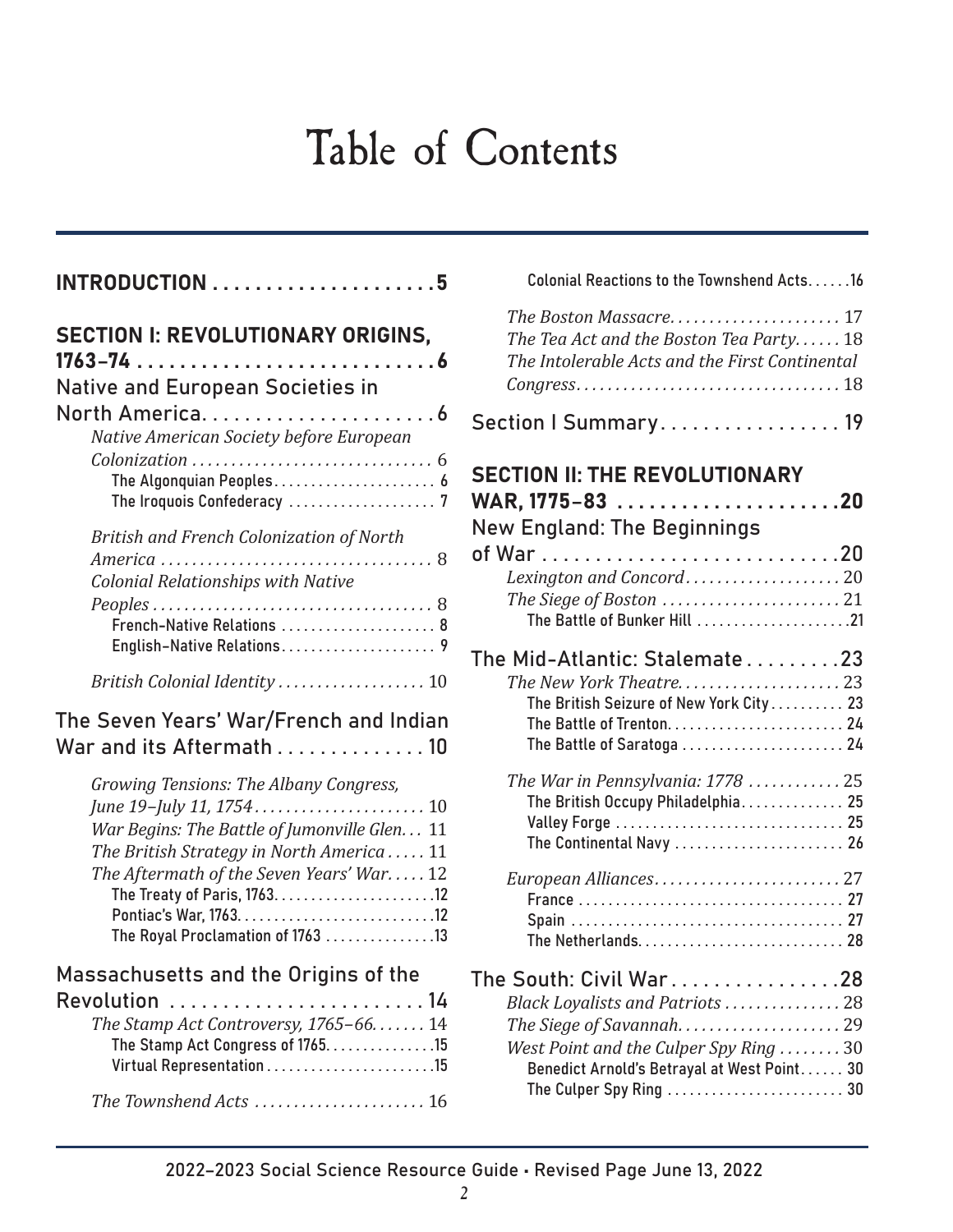## Introduction

The war for American independence began with skirmishes between British troops and colonial militiamen in Massachusetts in 1775 and turned into a global conflict involving Native American tribes, France, Spain, and other European powers. The war divided Americans into Loyalists, Patriots, and those unwilling to choose a side. Americans from nearly all walks of life participated in the Revolution, including women, Native Americans, and both freed and enslaved African-Americans. Like the members of the Continental Congress and the soldiers in the Continental Army, these groups also hoped to reap the benefits of the Revolution.

The American Revolution created the United States of America, the first modern constitutional democracy. In crafting the Constitution, the Bill of Rights, and other documents related to the new government, the founding generation codified the ideals of equality, liberty, and fraternity advocated by the supporters of the Revolution. The Revolution did not create a utopia in the United States. In the decades immediately following the Revolution and beyond, Americans endured a struggle to define democracy, citizenship, and individual rights. Many key groups in the fight for liberty were not granted the rights afforded to other American citizens.

This resource guide divides the period of the American Revolution into four sections. The first section, "Revolutionary Origins, 1763−74," covers events from the end of the Seven Years' War to the meeting of the First Continental Congress. This period encompasses the origins of the Revolution, and therefore, this section discusses the political, economic, and social factors that led the thirteen colonies to seek independence from Great Britain. The next section focuses on the Revolutionary War. The war is divided into three arenas and themes: New England and the beginnings of the conflict, the war's stalemate in the Mid-Atlantic region, and civil war in the southern colonies. The third section, "Creating a New Nation: The Political Revolution, 1776−1800," focuses on the political events that created the United States and the first three presidential administrations. Included in this section are overviews of the Continental Congress, the Articles of Confederation, the debate and ratification of the U.S. Constitution, and the presidential administrations of George Washington and John Adams. This section concludes with a discussion of the election of 1800, the first peaceful transfer of power between American political parties. The final section, "Creating a New World: The Social Revolution," surveys social changes brought about by the Revolution and explores the conflict's legacies for different groups of Americans.